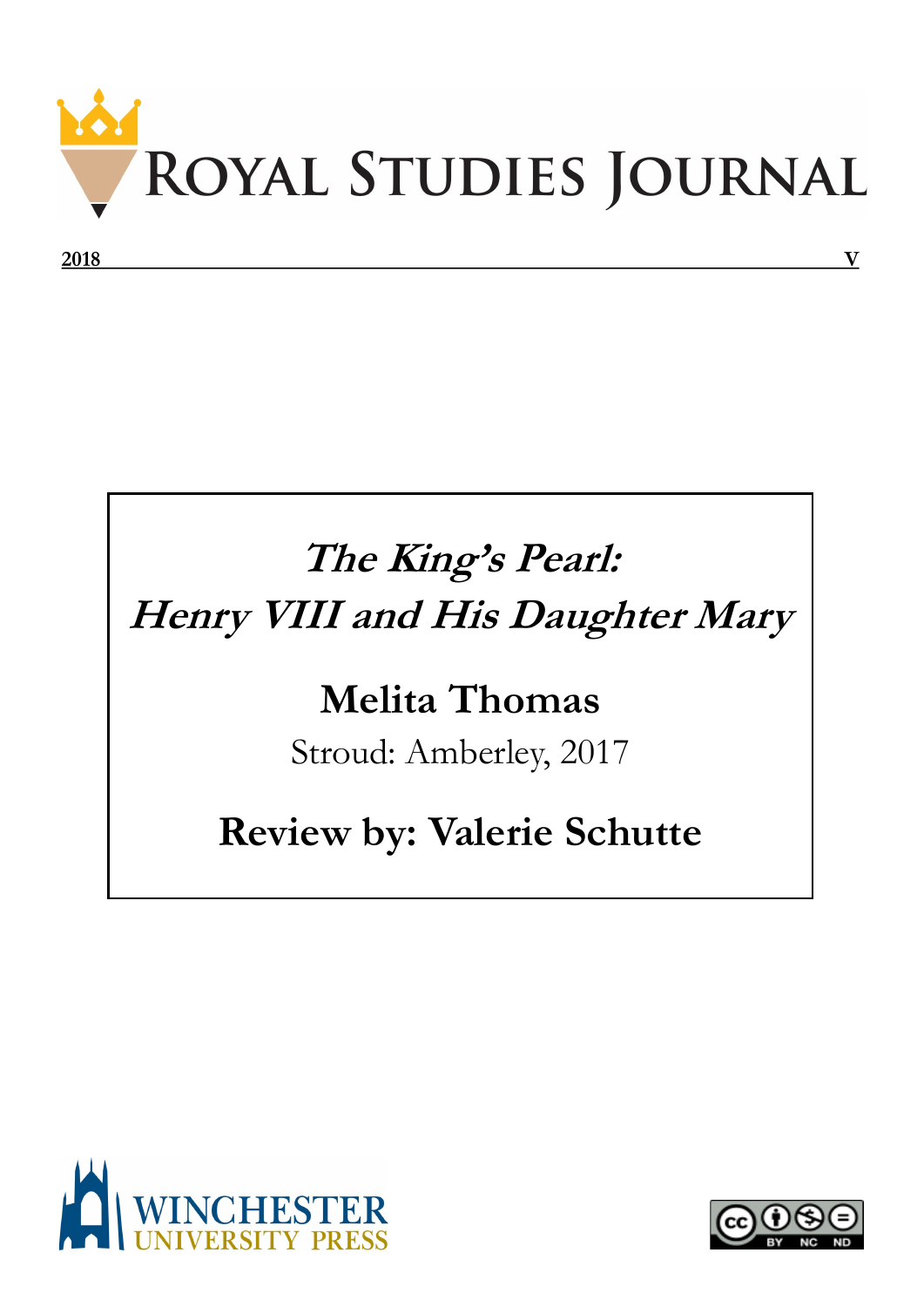*The King's Pearl: Henry VIII and His Daughter Mary*. By Melita Thomas. Stroud: Amberley, 2017. ISBN 978-1-4456-6125-4. 320 pp. \$28.95.

elita Thomas's book is a commercial biography of Mary Tudor in the years before her accession. What makes her study innovative, however, is her examination of Mary through her relationship with her father, Henry VIII. Thomas's book stops abruptly at Henry's death, so it does not cover any of Mary's reign. Using this methodology of tracing the lasting impact of Henry on his daughter both during Edward's reign (as a landed magnate), and later as a queen, would make for a rather interesting study of Mary. In addition to the biography, Thomas also includes relevant background information regarding currency and dating; a timeline of events related to Mary and England; family trees; a who's who of people, countries, and kingdoms associated with Mary; as well as a brief bibliography of further reading. M

This biography of Mary is comprised of three parts, each made up of four chapters. The first part examines Mary's life from the time of her birth to when Henry sought to obtain an annulment from Katharine of Aragon. These first four chapters only focus on the politics of Mary and Henry's relationship—possible betrothals and the politics that influenced those betrothals. Henry did spend lavishly on his daughter and set her up with many servants, but these chapters are not about interactions with Mary and Henry, but the politics of England, France, and Spain, in which Mary was simply used as a bargaining tool. Thomas does argue, however, that although Mary was never created or invested as Princess of Wales, she was essentially treated as such and was perceived as Princess of Wales, which is why there was so much interest in marrying her to a high-ranking foreign prince.

Part II covers from her father's annulment from her mother to Katharine of Aragon's death in 1536. These chapters outline Henry and Katharine's annulment quite clearly and succinctly, including each party's arguments and justifications, as well as obstacles, such as the reaction of Charles and the Pope. Chapter 5, the first of this section, is better than the four previous in that it summarizes the great matter, rather than giving tedious detail of recorded ambassadorial meeting or offering lists of Mary's attendants. Again, these chapters are all about politics, and we only see bits of information regarding Mary and her father, such as her being at court in November 1527. What is interesting, however, is that even during the early stages of the annulment, Mary was used as a marriage pawn to smooth feelings with Francis in the event that he did not support the annulment. From 1528-1530, life for Mary was relatively the same: she continued her studies, made appearances at court, and kept up her expensive household and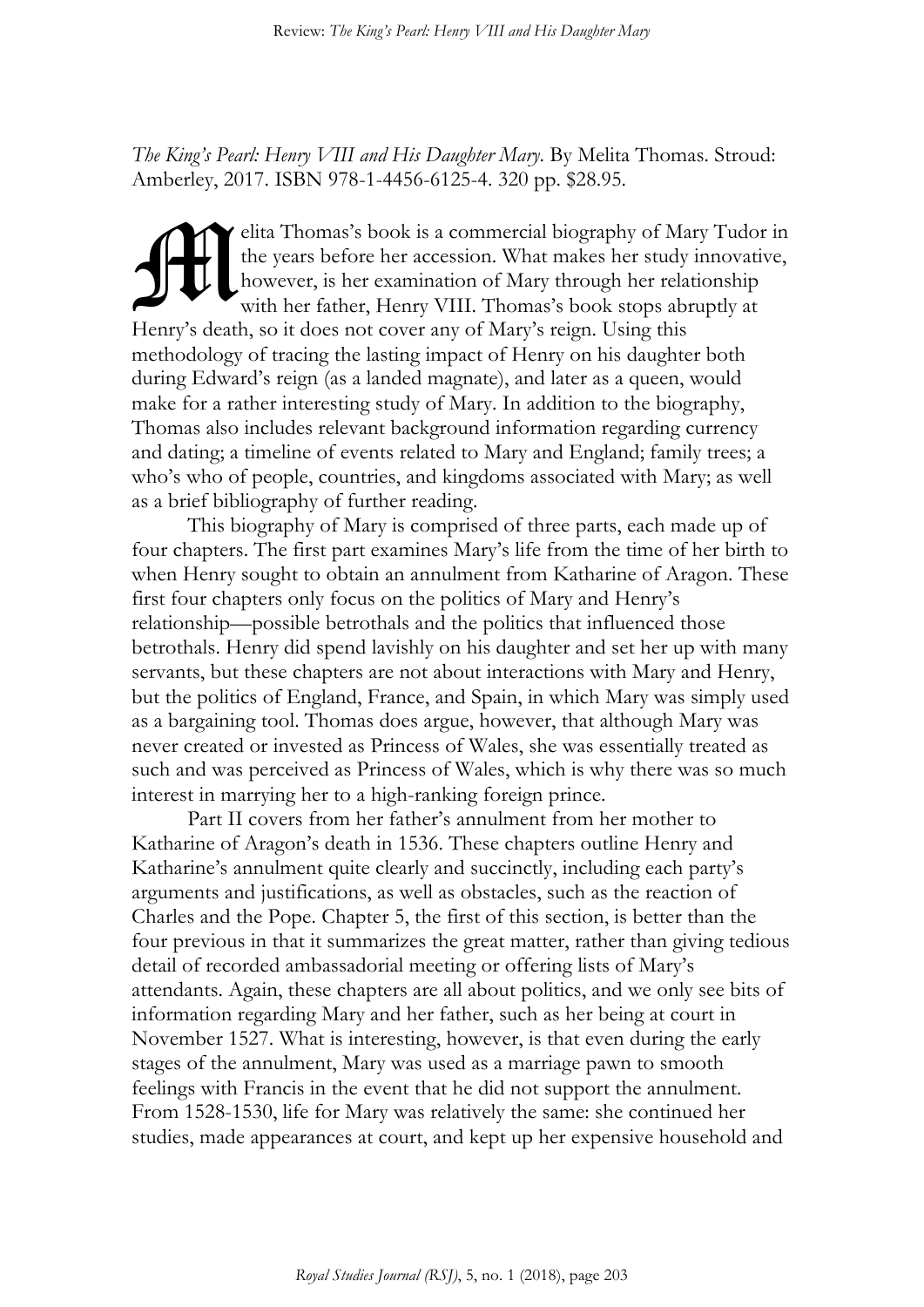hobbies. It was not until May 1531 that Mary saw less and less of her father, and she saw her mother for the last time in July of that same year. With the birth of Elizabeth, Mary's prospect of marriage was not nearly as important, and Henry chose to keep her single, rather than risk the possibility of foreign support for her. It is not really until Chapter 7 that Thomas gets to the meat of Henry and Mary's relationship. This chapter details how, in 1534, Mary's fate no longer lay outside of England, but rather was tied to her obedience to her father, her willingness to accept Henry and Anne's marriage, and her willingness to give precedence to Elizabeth. She had little personal contact with her father at this time, yet Chapuys, the Imperial ambassador, often served as a go-between for them. Thomas accurately points out that "Henry vacillated over Mary"; he was concerned for her health and always sent physicians to see her, yet punished her for not signing the *Oath of Supremacy*  $(169).$ 

The third part of Thomas's biography shows that it is only after the execution of Anne Boleyn that Mary's relationship with her father improves. She is not instantly reconciled with her father, yet she received many more visitors, indicating that it had been Anne blocking visitors to Mary, not her father. Less than a month after Anne was taken to the Tower, Mary began writing directly to her father asking for his forgiveness, and often used Thomas Cromwell as an intermediary. Once Mary submitted to him, her household was restored and royal favour returned: by July 1536, even Jane Seymour and Mary wrote letters to each other. Thomas offers no real analysis of Mary's relationships with her stepmothers, but rather details how her father's marriage negotiations had an impact on her own prospects. Though Katherine Parr has long been credited with influencing the succession and Henry's relationship with his children, Mary's place at court, visitations with her father, and possible suitors do not support this: Mary was already on good terms with her father. When Henry died, he and Mary were still on good terms, frequently exchanging gifts, yet she was kept from him at his death, perhaps out of fear that he would name her regent over Edward, or even worse, name her queen.

At times, Thomas's study is bogged down in detail. Frequently, especially in the early chapters of the book when Mary was only a child and not really leaving behind her own letters, Thomas incorporates long lists of information, such as listing every single participant and their clothing for a procession, or listing every member of Mary's household at various times. While the detail is impressive, it is obviously taken straight from a letter, account, or chronicle and repeated by Thomas. However, this level of detail does show that Thomas is proficient in multiple languages, as she incorporates English, Italian, French, and Spanish sources. There are also several